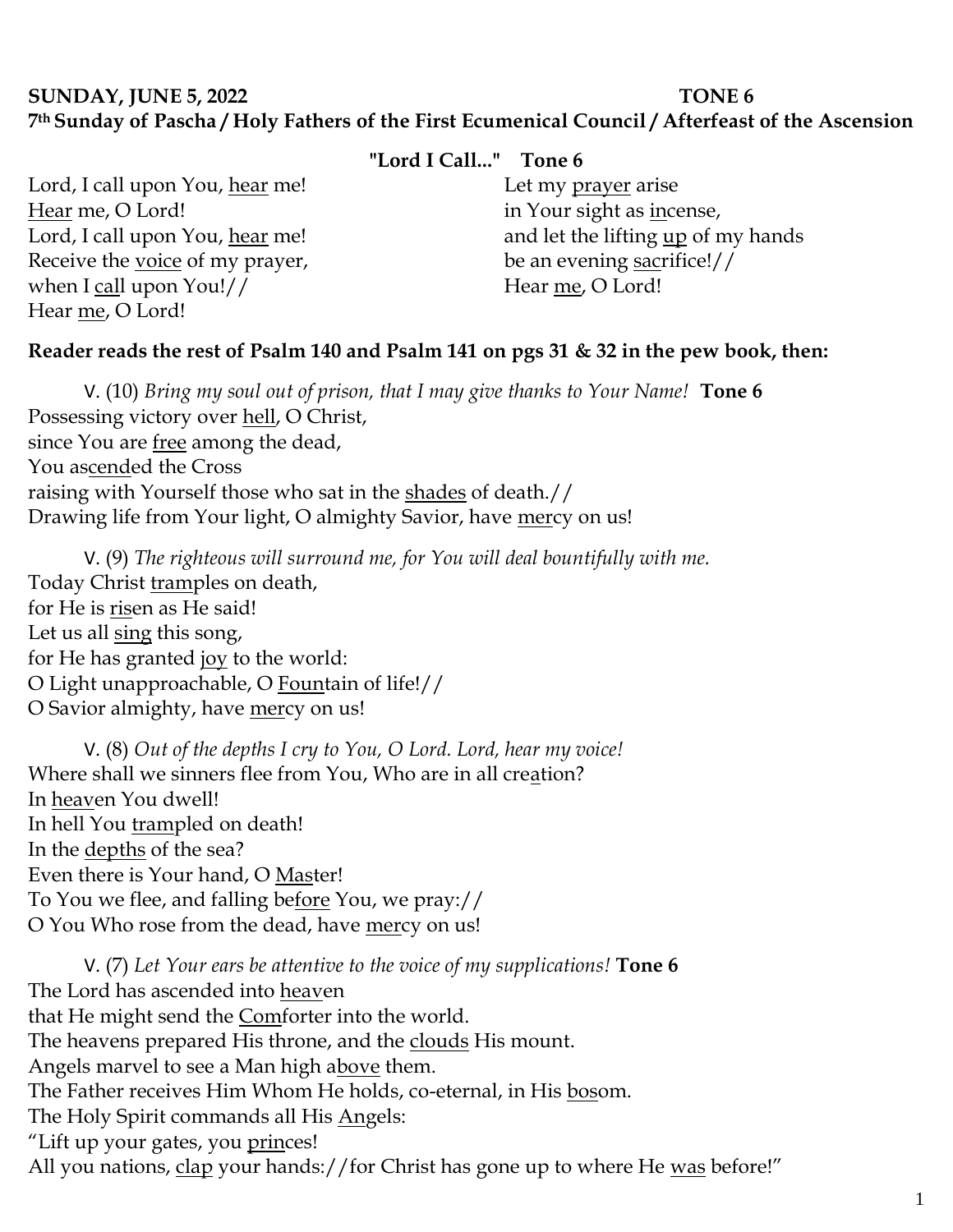V. (6) *If You, O Lord, should mark iniquities, Lord, who could stand? But there is forgiveness with You.* 

The Cherubim were amazed at Your Ascension, O Lord, beholding You, the God Who sits enthroned upon them, ascending upon the clouds; and we glorify You, for Your mercy is good.// Glory to You!

V. (5) *For Your Name's sake I wait for You, O Lord. My soul has waited for Your word; my soul has hoped on the Lord.* 

Beholding Your Ascension on the holy mountain, O Christ, the brightness of the Father's glory, we hymn the radiant appearance of Your countenance; we worship Your Passion, we honor Your Resurrection, as we glorify Your glorious Ascension.// Have mercy on us!

V. (4) *From the morning watch until night, from the morning watch, let Israel hope on the Lord!*  **Tone 6** You were begotten from the Father before the Morning Star, but Arius taught wrongfully that You were created: in his ignorance he designated You as a creature, yet the Fathers of the Council proclaimed You as Son of God,// co-enthroned with the Father and the Holy Spirit.

V. (3) *For with the Lord there is mercy and with Him is plenteous redemption, and He will deliver Israel from all his iniquities.*

O Savior, who has torn Your garment? Who has challenged the unity of the triune Godhead? It is Arius, for he denied that You are equal to the **Father**. Those who follow him do not believe that God took flesh for our sake, but the Fathers of the Council proclaimed You as Son of God,// co-enthroned with the Father and the Holy Spirit.

V. (2) *Praise the Lord, all nations! Praise Him, all peoples!* Arius fell into the abyss of sin, pretending blindness that he might not see the Light. By his purpose he became the image of Judas. But the Council at Nicea proclaimed You as Son of God,// co-enthroned with the Father and the Holy Spirit.

V. (1) *For His mercy is confirmed on us, and the truth of the Lord endures forever.*  The foolish Arius blasphemed the All-holy Trinity, dividing the Persons into three different unequal substances,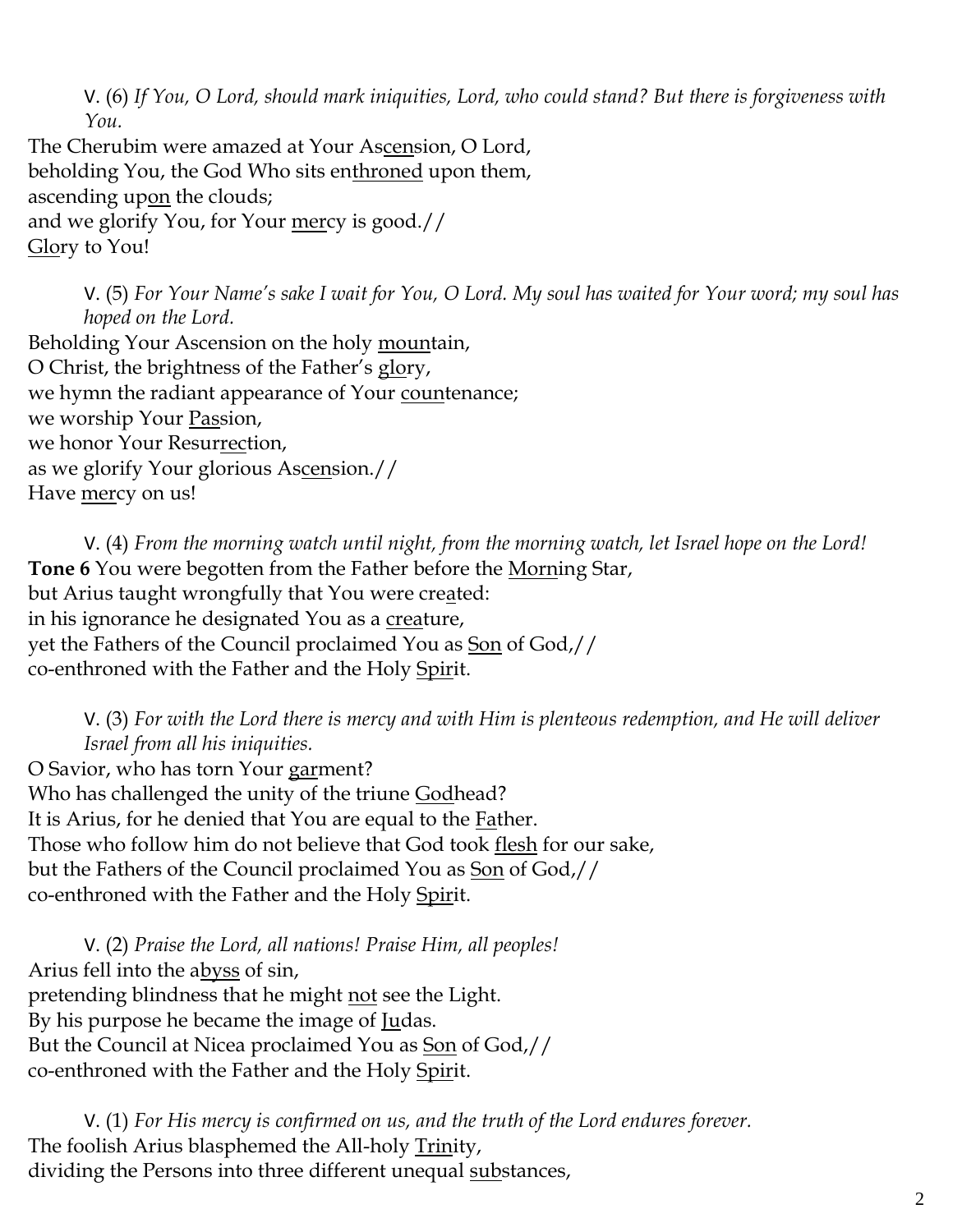but the God-bearing Fathers denounced his confusion: they assembled with the zeal of Elijah, destroying error with the sword of the Spirit,// as they were directed by the inspiration of God.

*Glory to the Father, and to the Son, and to the Holy Spirit;* **Tone 6** Today let us praise the mystical trumpets of the Spirit, the God-bearing Fathers, who stand in the midst of the Church, singing true theology, praising the changeless **Trinity!** They laid low the errors of <u>Ar</u>ius and upheld the <u>Orth</u>odox Faith.// They always entreat the Lord to have mercy on our souls.

*now and ever, and unto ages of ages. Amen.* **Tone 6** *(Theotokion – Dogmatikon)* Who will not bless you, O most holy Virgin? Who will not sing of your most pure childbearing? The only-begotten Son shone timelessly from the **Father**, but from you He was ineffably incarnate. God by nature, yet Man for our sake, not two persons, but one known in two natures. Entreat Him, O pure and all-blessed Lady,// to have mercy on our souls!

# **SCRIPTURE READINGS**

#### **The Reading is from Genesis. [14,14-20]**

Now when Abram heard that Lot his nephew had been taken captive, he numbered his own homeborn servants, three hundred and eighteen, and pursued after them as far as Dan. And he fell upon them by night, he and his servants, and smote them and pursued them as far as Chobal, which is on the left of Damascus. And he brought back all the cavalry of Sodom, and he brought back Lot his nephew and all his goods and the women and the people. And the king of Sodom came out to meet him, after his return from the slaughter of Chodologómor and the kings with him, to the valley of Sabí; this is the plain of a king. And Melchizedek, king of Salem, brought out loaves and wine; he was priest of the most high God. And he blessed Abram and said: Blessed is Abram by the most high God, who created the heaven and the earth. And blessed is the most high God, who has delivered your enemies into your hand.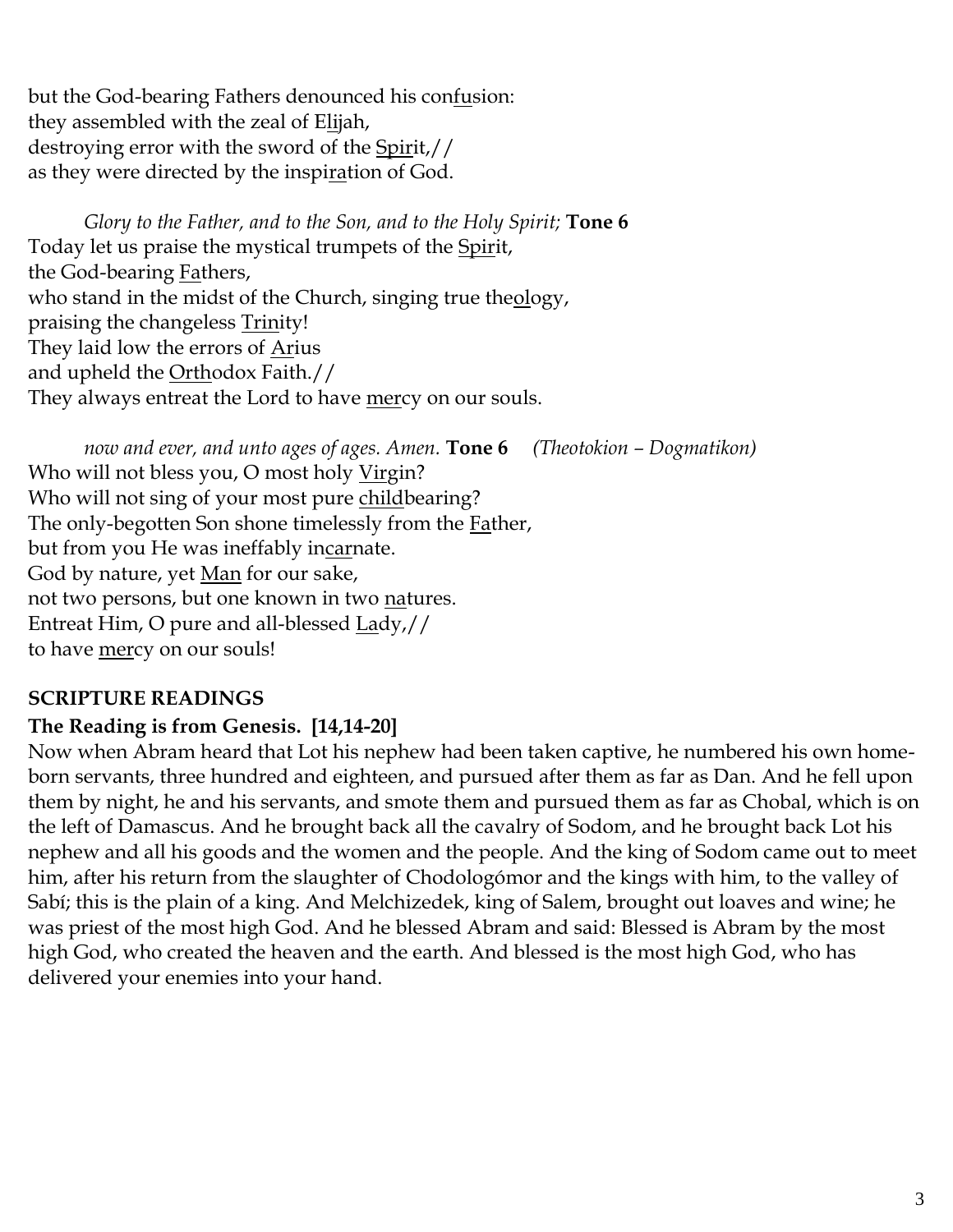## **The Reading is from Deuteronomy. [1,8-11 & 15-17b]**

Moses said to the children of Israel: See, I have handed over the land in front you; go in and inherit the land which I swore to your fathers, to Abraham and to Isaac and to Jacob, that I would give it to them and to their seed after them. And I spoke to you at that time saying: I shall not be able to bear you alone. The Lord your God has multiplied you, and behold, you are today as the stars of heaven in multitude. May the Lord the God of our fathers multiply you a thousand times more than you are, and bless you as He has spoken to you. And I took from you wise and understanding and prudent men, and I set them to rule over you, captains of thousands and hundreds and fifties and tens and recorders for your judges. And I commanded your judges at that time, saying: Hear cases between your brethren, and judge rightly between a man and his brother and the proselyte who is with him. You shall not have respect to persons in judging. You shall hear the small as well as the great. You shall not shrink before any man's person; for the judgement is God's.

#### **The Reading from Deuteronomy. [10,14-18 & 20-21]**

Moses said to the children of Israel: Behold, the heaven and the highest heaven, the earth and all that is in it belong to the Lord your God. The Lord preferred your fathers, to love them: and he chose their seed after them, you above all nations, as it is at this day. So circumcise the hardness of your heart and stiffen your neck no longer. For the Lord your God is God of gods and Lord of lords, the great God, mighty and strong and awesome, who shows no partiality and takes no bribe. He executes judgement for the proselyte, the orphan and the widow; and loves the proselyte, giving him food and clothing. You shall fear the Lord your God and serve him, and to him you shall hold fast, and take oaths in his name. He is your boast, and he your God, who has done for you the great and wonderful things which your eyes have seen.

#### **APOSTICHA**

**Tone 6** Your Resurrection, O Christ our Savior, the Angels in heaven sing! Enable us on earth// to glorify You in <u>pur</u>ity of heart!

V. *The Lord is King; He is robed in majesty!*  Destroying the gates of hell, breaking the chains of death, You resurrected the fallen human race as almighty God!// O Lord, Who rose from the dead, glory to You!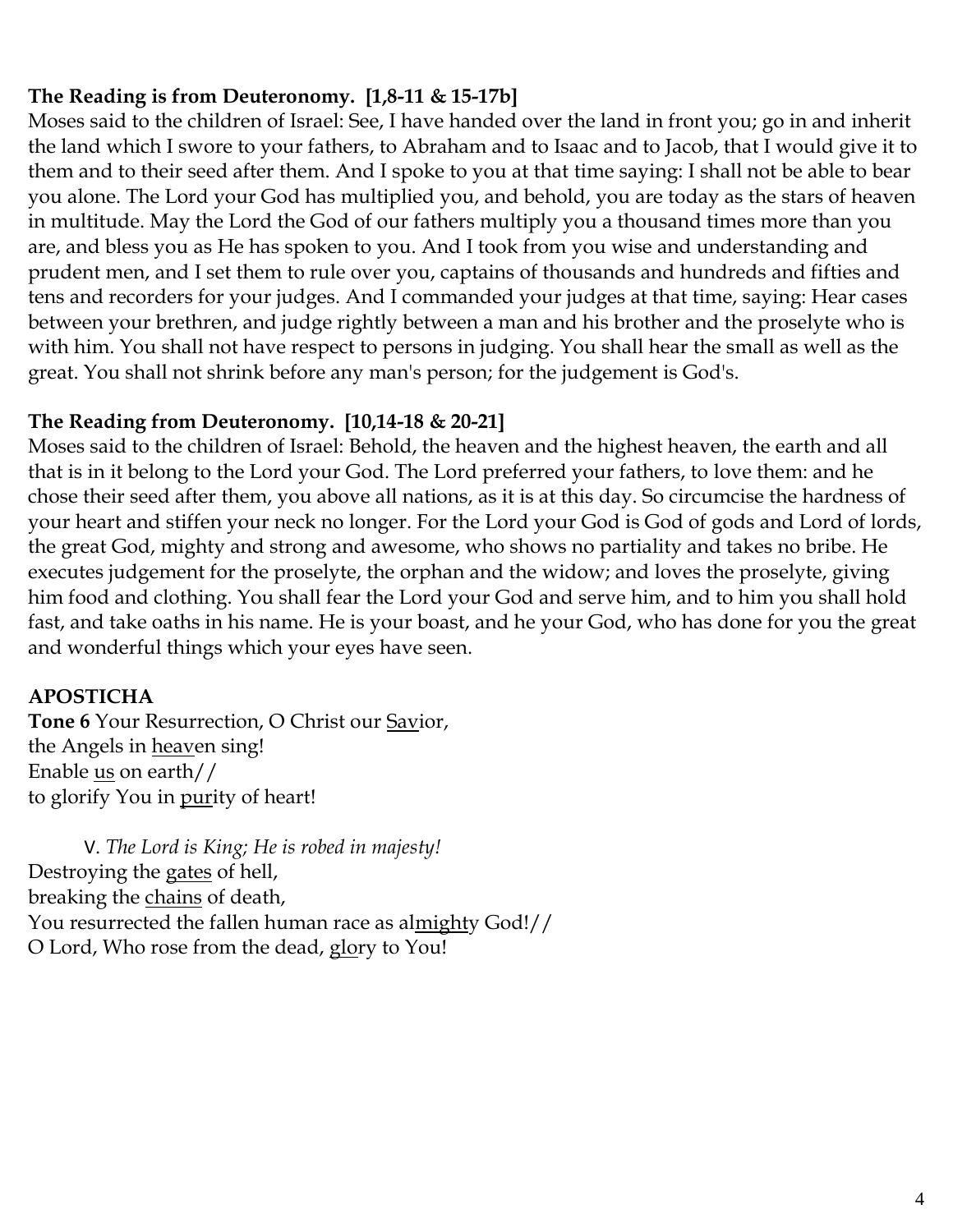V. *For He has established the world, so that it shall never be moved.* Desiring to return us to Paradise, Christ was nailed to the Cross and placed in a tomb. The Myrrhbearing Women sought Him with tears, crying, "Woe to us, O Savior! How do You deign to descend to death? What place can hold Your life bearing body? Come to us as You promised! Take away our <u>wail</u>ing and tears!" Then the Angel appeared to them: "Stop your lamentations! Go, proclaim to the Apostles: 'The Lord is risen,// granting us purification and great mercy!'"

V. *Holiness befits Your house, O Lord, forevermore!*  Having been **crucified** as You willed, by Your burial You captured death, O Christ, rising on the third day as God in glory,// granting the world unending life and great mercy!

*Glory to the Father, and to the Son, and to the Holy Spirit;* **Tone 4** Come, all Orthodox Churches, let us celebrate today in faith and true worship the <u>year</u>ly commemoration of the divinely-arrayed **F**athers who gathered at Nicea from throughout the world! There they refuted the godless <u>teaching</u> of **Arius**, banishing him from the catholic Church by a decree of the council. They taught all to confess openly the Son of God, consubstantial and co-eternal with the **Father**, proclaiming this with precision and true worship in the **Symbol** of Faith. Therefore, as we faithfully follow their divine doctrines, let us worship the Father, the Son, and the most Holy Spirit,// the consubstantial Trinity in one Godhead!

*now and ever, and unto ages of ages. Amen.* **Tone 4** Fulfilling, O Lord, in Your goodness, the mystery hidden from ages and generations, You came with Your Disciples to the Mount of Olives, together with the Mother who bore You, the Maker and Creator of all; for it was fitting that she who as a mother had been grieved beyond all at Your Passion, should also be filled with exceeding joy at the glory of Your flesh. In this joy we also partake at Your ascent into heaven, O Master,// and we glorify Your great mercy that has come upon us.